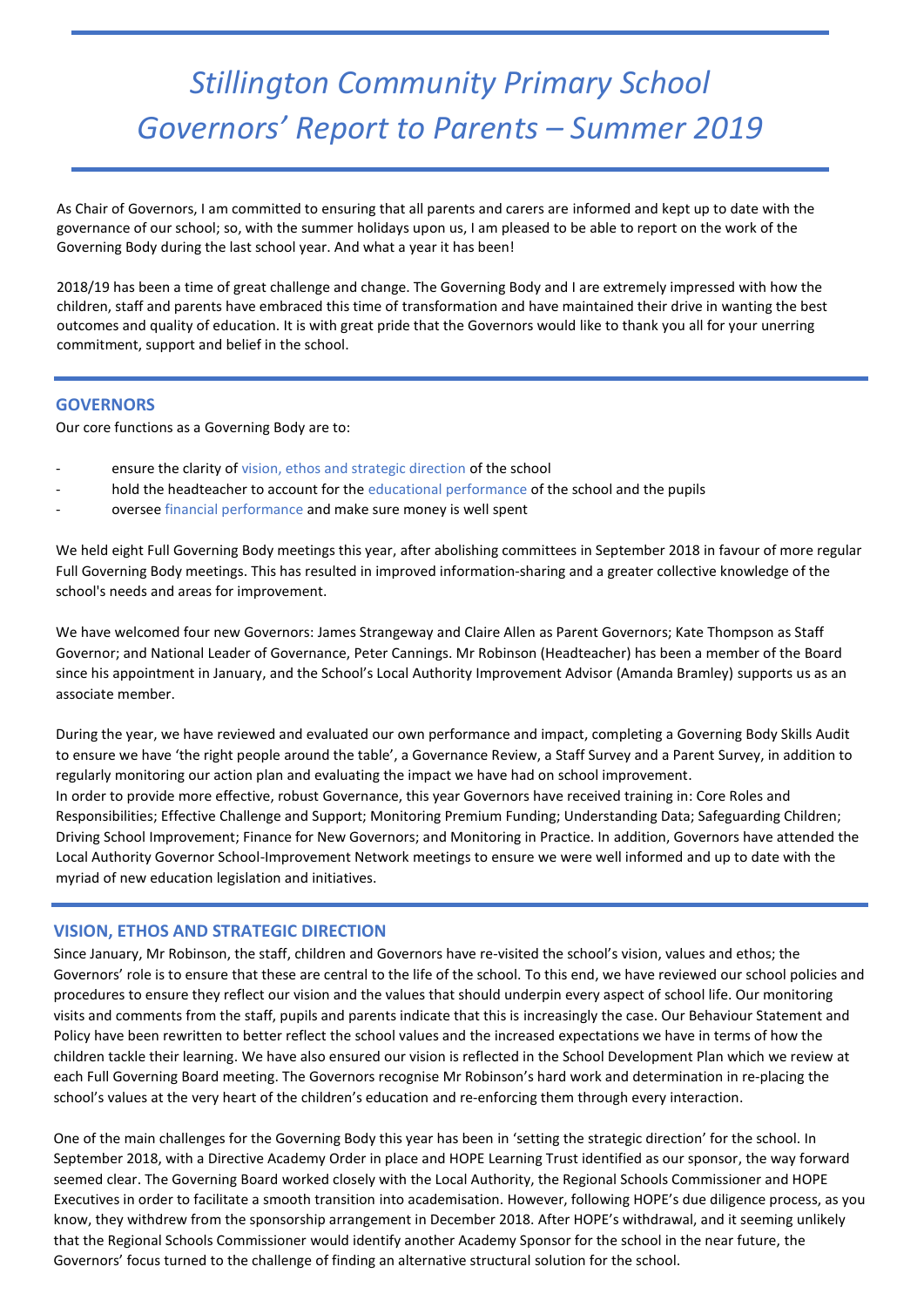In March*,* as I wrote to you in the Spring Governors' Update, *(available in the Governor section of the school's website)* we entered into a formal consultation with local schools to establish whether they would be interested in forming a partnership with us, which would place education in Stillington on a more secure footing. We were supported in this approach by the Strategic Planning Team within the Children and Young People's Service (CYPS) at County Hall.

As a result of the consultation, in May we received expressions of interest from two local schools. However, following a period of discussion and information-sharing with the Headteachers and Governors involved, neither school was able to commit to any formal partnership with Stillington School. The Governing Board continue to reflect on the challenges we face in moving forward and are focused on securing a solution which can provide the best possible educational opportunities for our children.

## **EDUCATIONAL PERFORMANCE**

During the last year, in order to ensure that Governors could more rigorously hold the school leadership to account for implementing actions to improve educational performance, a comprehensive package of Governor training was undertaken. The January Ofsted report recognised the impact of this training: "This, along with changes to the leadership of the Governing Body, are bringing about immediate improvements to the way Governors work." And, "Governors are now asking the right questions about the school's performance […]".

*Ofsted reports can be accessed via the link on the school website.*

In addition to the Ofsted judgements of the school's educational performance (at the HMI monitoring visit in October 2018 and the full Inspection in January 2019), the Governing Body have received regular, in-depth performance data reports from the Headteacher on pupils' progress, achievement and the quality of teaching. Reports of monitoring visits from Local Authority advisors have been considered and there have been regular opportunities for Governors to evaluate the school's educational performance with our School Improvement Advisor. Governors have also visited the school themselves to monitor the implementation of our improvement strategies, in particular: the impact on pupils' behaviour for learning of the new behaviour policy and reinforced school values; higher expectations and greater challenge by conducting pupil interviews and looking at work books; the provision for, and progress and attainment of, pupils with SEND; and the provision made to enable every child to perform to the best of their ability in the KS2 SATs.

In July 2019, Governors examined the school's statutory assessment data for 2018/19, which I am happy to report shows significant improvements in many areas, including:

- an increase, to 100% of Early Years Foundation Stage (EYFS) children making expected progress since joining the school, with more than the National average achieving a Good Level of Development (GLD) on the national assessment scales; - an increase in the percentage of children achieving 'greater depth' at the end of KS2, in reading, in writing, and in maths.

*Assessment data (2018/19) will be published (where applicable) on the school's website in the Autumn term and can be compared against other schools' results using the Gov.uk link.*

In May, the Governing Body sought parents' views on the educational performance of the school *(the full Parent Survey results can be viewed on the school website).* 100% of respondents judged that: their child was making good progress; teaching was good; the school had high expectations of its pupils; and the school expected their child to work hard and do his/her best.

Whilst parents' views and the accelerated progress and improved achievement made by most pupils since January are extremely positive and pleasing, governors recognise there is still much to do.

The Educational Performance priorities for September (2019/20) are:

1) Improving the quality of teaching and learning, especially in Maths and Reading, so that all pupils make the progress of which they are capable

2) Developing challenge in all areas of the curriculum, ensuring that that this is broad and balanced and in line with the new Ofsted expectations

3) Developing better behaviours for learning, especially around aspirations, independent learning skills, engagement with marking and feedback, and collaboration.

*The School Development Priorities (in more depth) are available to view on the school website or on the Parents' noticeboard.*